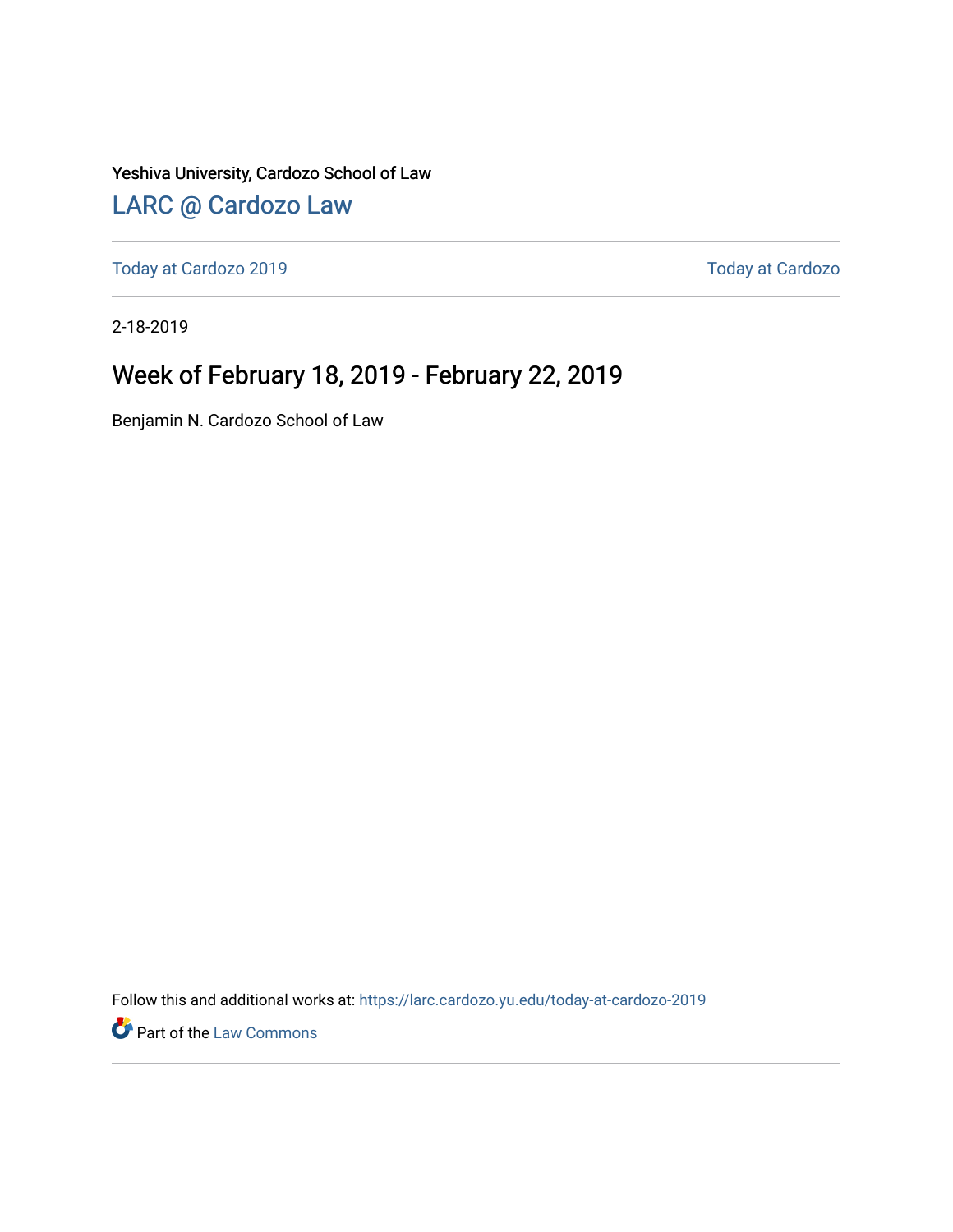### Monday, February 18, 2019

Cardozo Law Revue Activity Meeting: Join the Cast!

We are currently cooking up comic scenes and songs for the community's entertainment. Now is the perfect time to join.

If you are interested (a) to show off a talent, (b) to join the cast for the Spring Semester, (c) to contribute writing, (d) to volunteer as crew, or (e) to just otherwise avert scholastic meltdown, join us for skit staging, singing, and improv.

Be a part of Cardozo's longstanding tradition, and most importantly, have fun!

Today at Room 423 7 pm

Food will be served.

Join FIRE (For Immigrants' Rights and Equality) for: **A Panel Discussion on Immigration at the Border**

When: Monday, February 18th, 12-1pm Where: Room 205 What: A panel of Cardozo students will speak about their experiences volunteering with asylum seekers at the immigration detention center in Dilley, Texas.

Pasta and garlic bread will be served. We hope to see you there!

## Upcoming Events and Announcements

**APALSA General Body Meeting**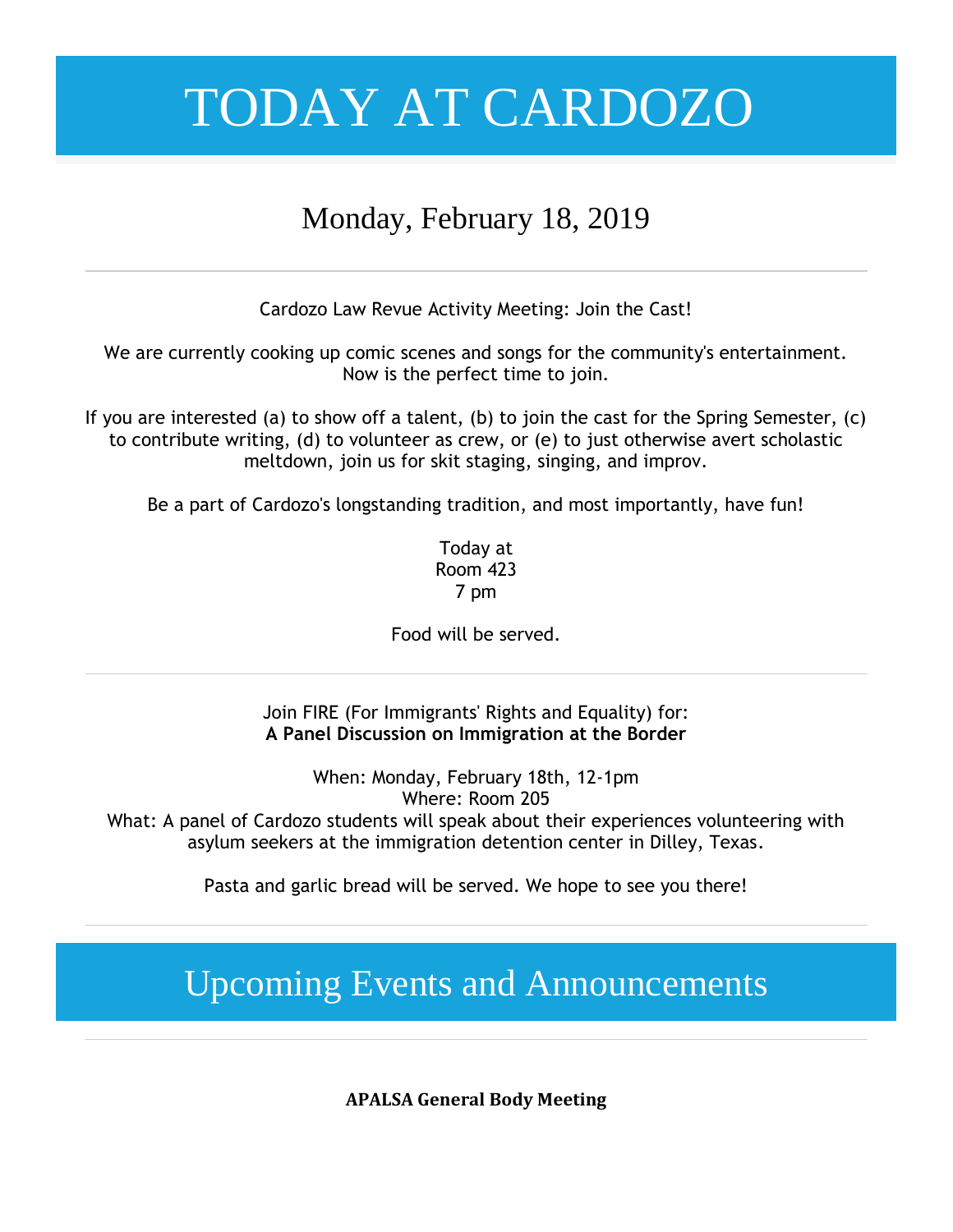Please join the Asian Pacific American Law Student Group (APALSA) on February 20th for its first meeting of the semester! Come learn about APALSA's spring programming, chat with fellow students, and grab some food.

> Time: 12 PM Room: 304

We look forward to having you join us!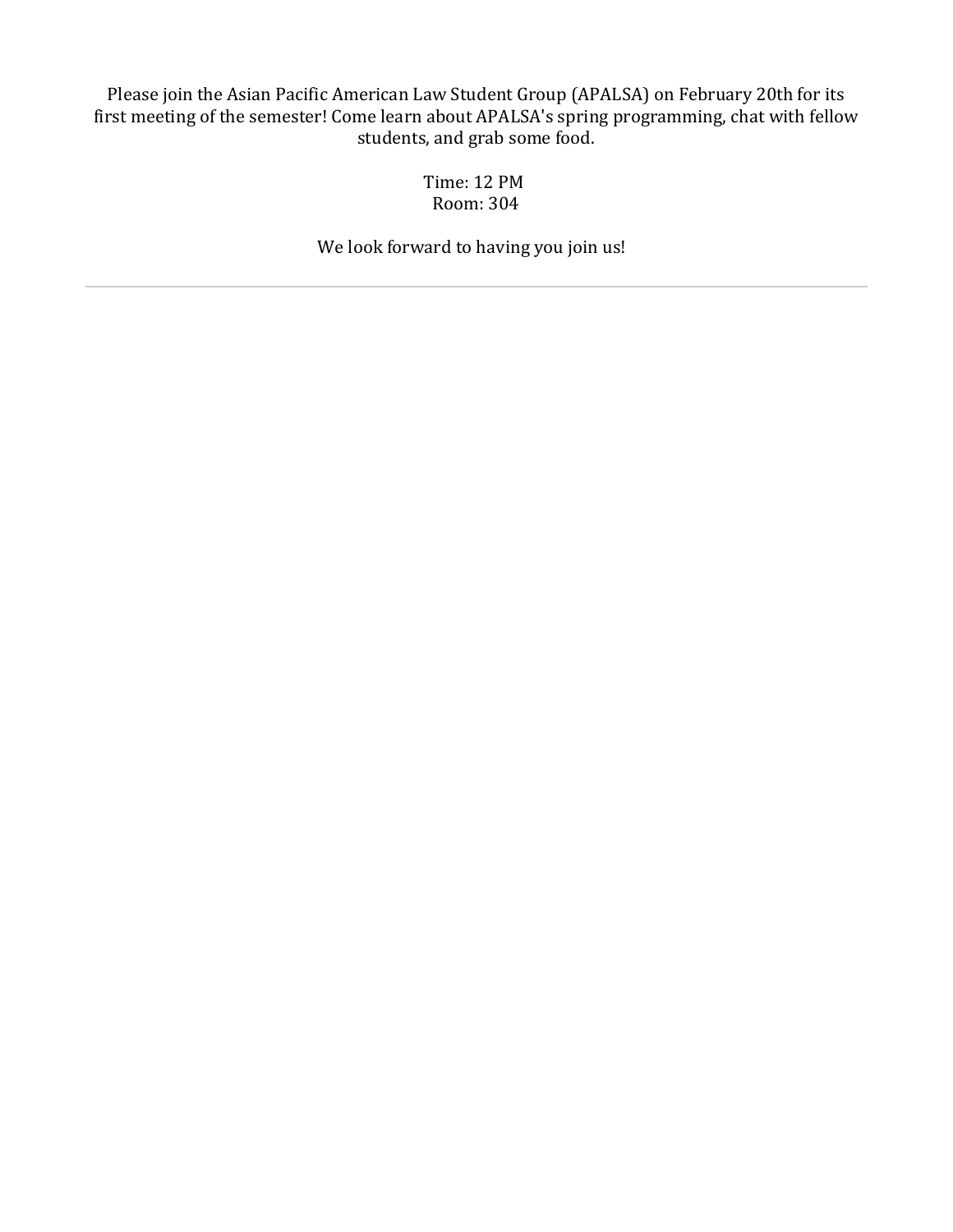## Tuesday, February 19, 2019

There were no events requested at this time.

## Upcoming Events and Announcements

Join Chabad at Cardozo at 12:10pm for Ten Minutes of Torah in room 425. Pizza will be served. Looking forward to seeing everybody there.

Please join JLSA on Wednesday February 20th for their General Body Meeting in room 304! Pizza will be served.

> 2L Info Session: Gearing up for a Postgrad Public Service Job Search **Part 1** Wednesday, February 20, 12-1 pm, Room 5Sem

2Ls-Think you might be interested in pursuing a postgraduate job in public service?

It is not too early to start thinking of your postgrad plans, as some application deadlines for postgraduate fellowships and other opportunities will come sooner than you may expect. Join us for Part 1 of a two-part series on all of the incredible opportunities to begin a public service career, where to find them, a timeline for when to apply, and how to make the best impression to get the job you want!

We'll cover postgraduate fellowships (both those in which you can design your own project, like Skadden and Equal Justice Works, and those that do not require a project to apply, like Immigrant Justice Corps), government honors programs, judicial clerkships, and much more!

Part 2 of the series will focus more intensively on project-based postgraduate fellowships.

Please RSVP on Symplicity.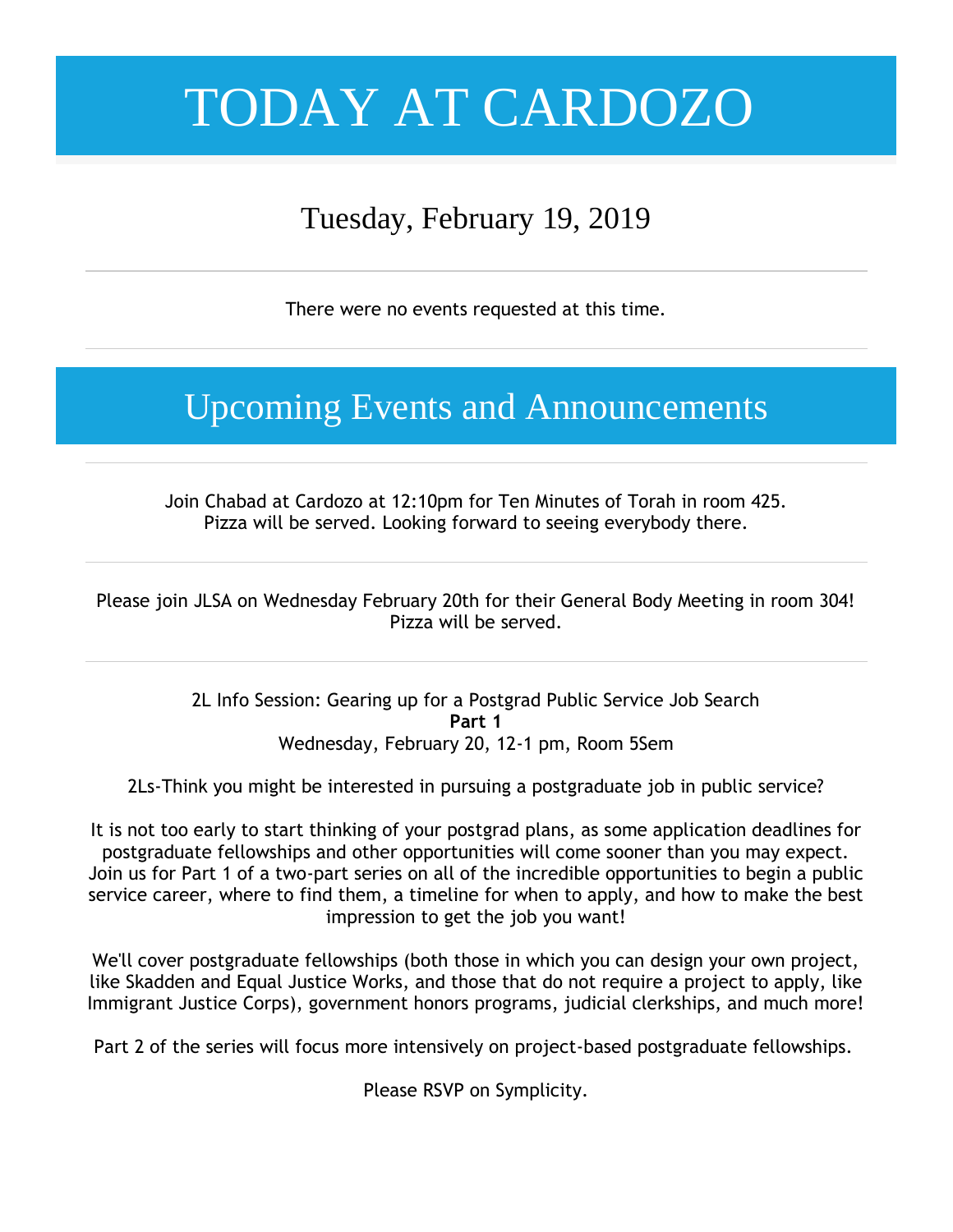### Wednesday, February 20, 2019

Join Chabad at Cardozo at 12:10pm for Ten Minutes of Torah in room 425. Pizza will be served. Looking forward to seeing everybody there.

The Cardozo International Law Society will be having our first general body meeting of the semester on Wednesday 2/20, at noon, in room 424. We plan to discuss spring '19 CILS eboard elections, **our upcoming visit to the United Nations**, and other CILS events.

### **Alternative Dispute Resolution Competition Honor Society**

Interested in Alternative Dispute Resolution? The Cardozo ADR Competition Honor Society is proudly hosting the ABA Representation in Mediation Competition (RIM) on February 24, 2019. The team is offering 1L's an opportunity to participate as timekeepers in the competition alongside current members of the Cardozo ADR team.

This event will provide an opportunity for 1L's to learn more about Alternative Dispute Resolution, express interest in joining the team next year, and create relationships with upperclassmen.

If you would like to participate, we will be hosting an information session on **Wednesday, February 20, 2019, at 12:30 pm in room 102.**

### **APALSA General Body Meeting**

Please join the Asian Pacific American Law Student Group (APALSA) TODAY for its first meeting of the semester! Come learn about APALSA's spring programming, chat with fellow students, and grab some food.

> Time: 12 PM Room: 304

We look forward to having you join us!

**Criminal Law Society-Spring General Body Meeting!**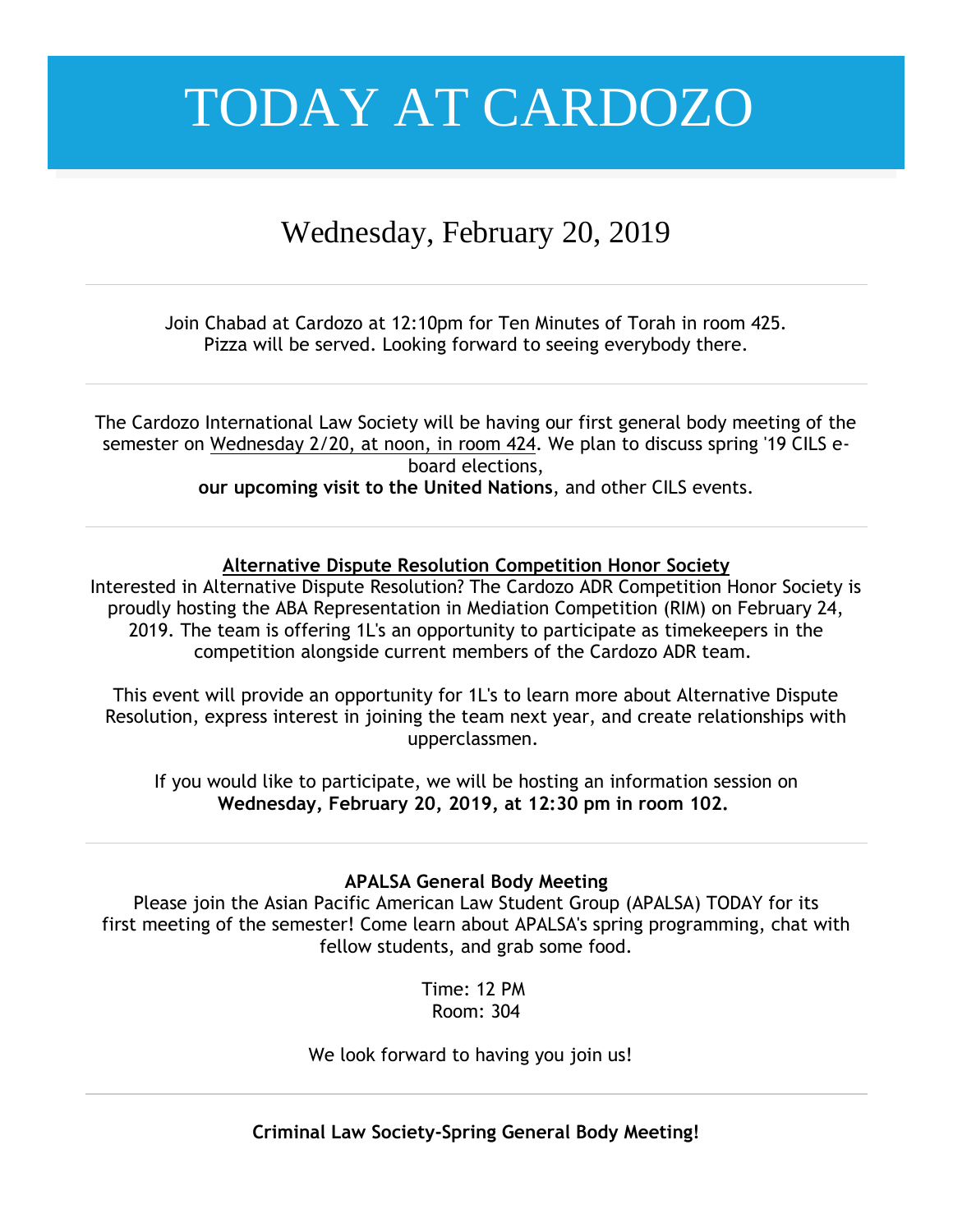2L Info Session: Gearing up for a Postgrad Public Service Job Search **Part 1** Wednesday, February 20, 12-1 pm, Room 5Sem

2Ls-Think you might be interested in pursuing a postgraduate job in public service?

It is not too early to start thinking of your postgrad plans, as some application deadlines for postgraduate fellowships and other opportunities will come sooner than you may expect. Join us for Part 1 of a two-part series on all of the incredible opportunities to begin a public service career, where to find them, a timeline for when to apply, and how to make the best impression to get the job you want!

We'll cover postgraduate fellowships (both those in which you can design your own project, like Skadden and Equal Justice Works, and those that do not require a project to apply, like Immigrant Justice Corps), government honors programs, judicial clerkships, and much more! Part 2 of the series will focus more intensively on project-based postgraduate fellowships. Please RSVP on Symplicity.

Please join JLSA on Wednesday February 20th for their General Body Meeting in room 304! Pizza will be served.

## Upcoming Events and Announcements

The Cardozo FAME Center and the Cardozo Fashion Law Society invite you to join us for our Fashion Law Symposium on February 26th from 9 AM to 5:30 PM in the Moot Court Room & Lobby!

The Symposium will emphasize those aspects in the fashion industry that are rapidly changing, such as the influencing shift from magazines to social media; wearable technology and the use of AI to improve consumers' experience with fashion; sustainability initiatives; and retail changes from brick-and-mortar/department stores to e-commerce-with the legal perspective in mind.

We look forward to seeing you there!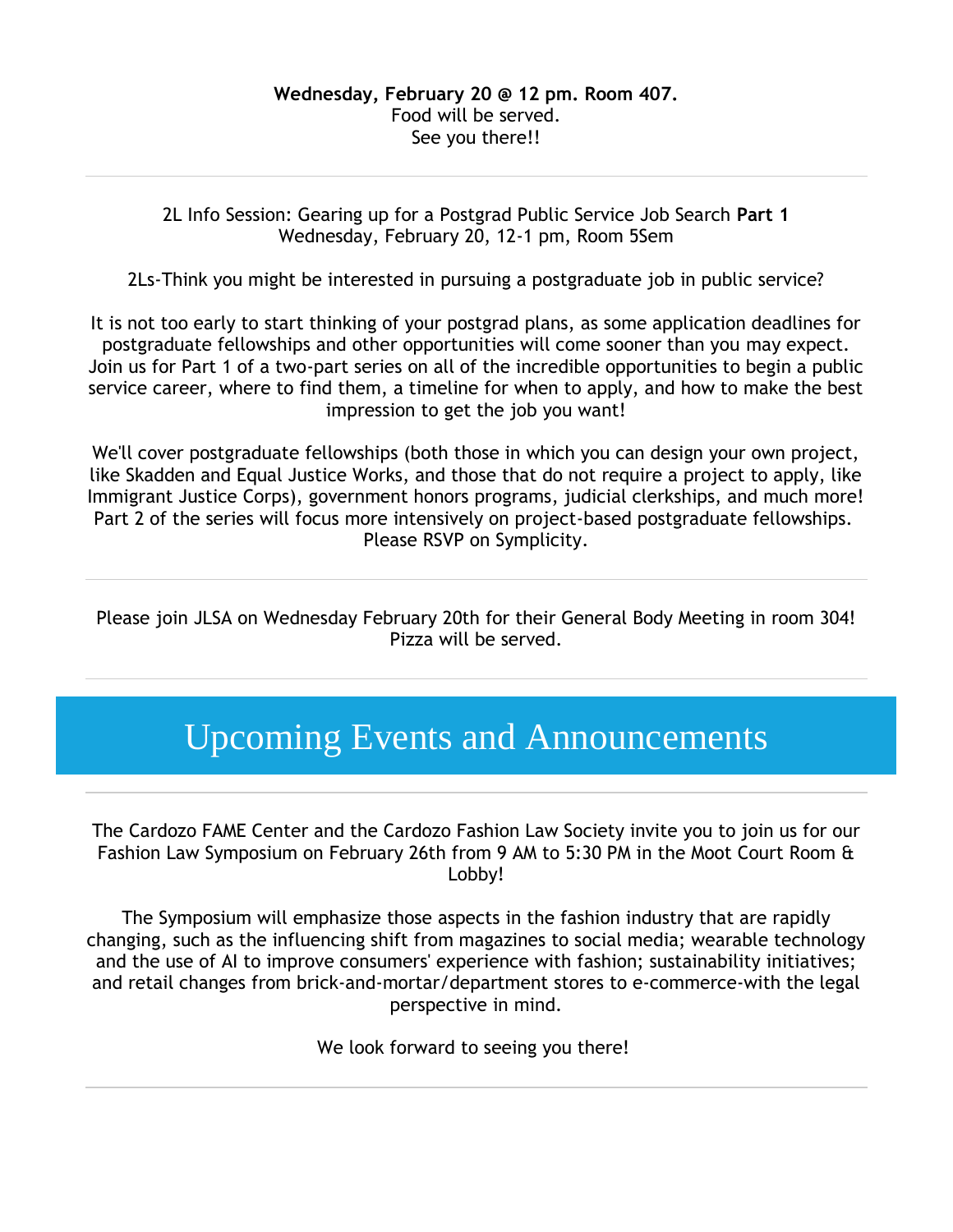Please join JLSA, The Federalist Society, and The Louis D. Brandeis Center For Human Rights Under Law

on Thursday, February 21st, 2019 at 12:15pm in room 205 as we welcome Col. Eli Bar-On, Former Deputy Military Advocate General, IDF to Cardozo to speak about "How the Israel Defense Forces Implement The Law of Armed Conflict." Lunch will be served.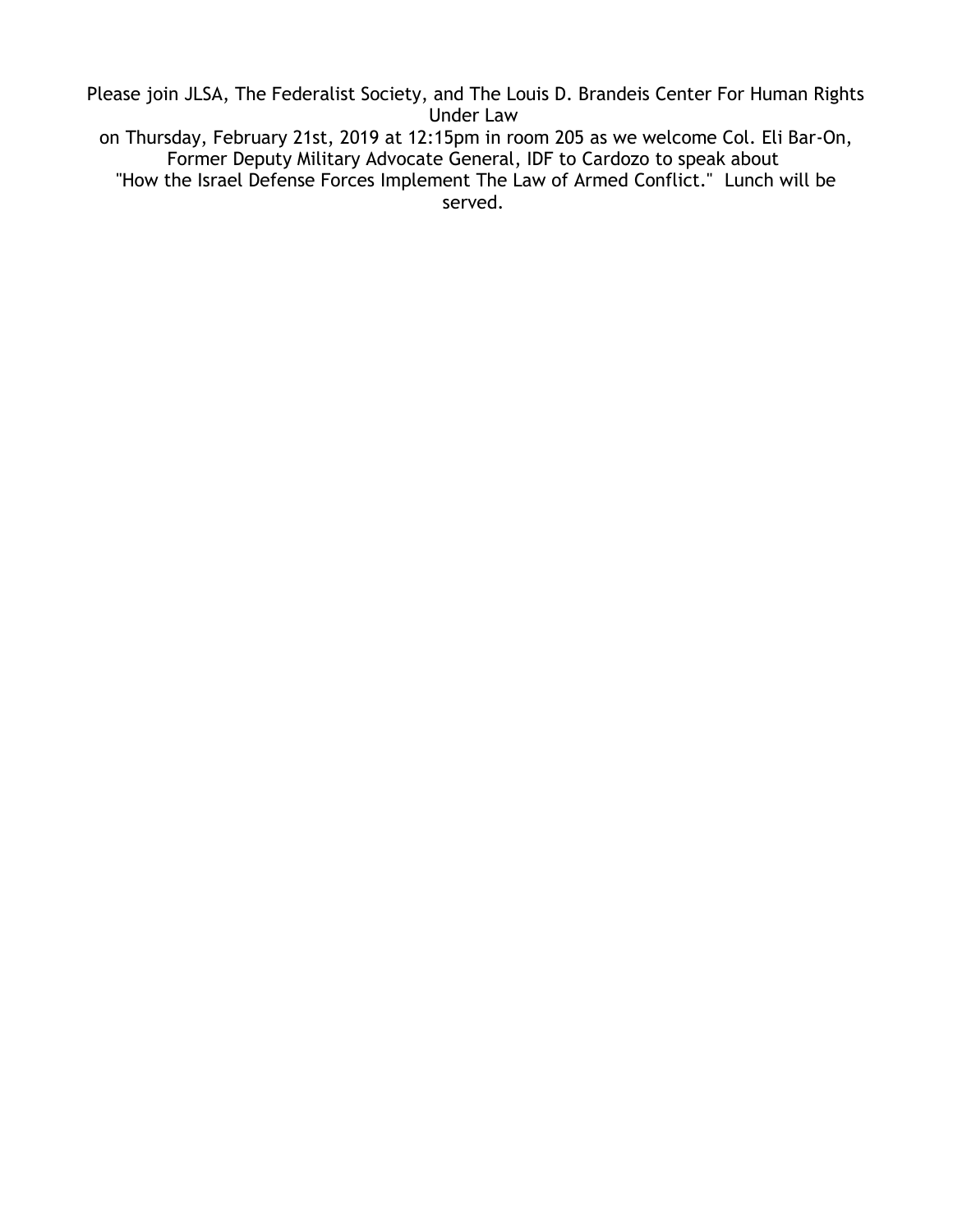### Thursday, February 21, 2019

### Are you interested in negotiation, mediation or arbitration? Do you want to hone your speaking skills? Do you want to win first place?

The ADR Competition Honor Society will be tabling for the 2019 Intraschool Negotiation Competition

in the 3rd Floor Lounge on 2/21 and 2/28 from 11:30-1:30. Come stop by to learn more!

Please join JLSA, The Federalist Society, and The Louis D. Brandeis Center For Human Rights Under Law on Thursday, February 21st, 2019 at 12:15pm in room 205 as we welcome Col. Eli Bar-On, Former Deputy Military Advocate General, IDF to Cardozo to speak about "How the Israel Defense Forces Implement The Law of Armed Conflict."

Lunch will be served.

## Upcoming Events and Announcements

Diversity of Practice Black History Month Celebration

In recognition of Black History Month, BLSA is celebrating all the ways in which we identify and the diversity amongst us all.

> Feb. 26, 2019, 6-8 p.m. 3rd Floor Lounge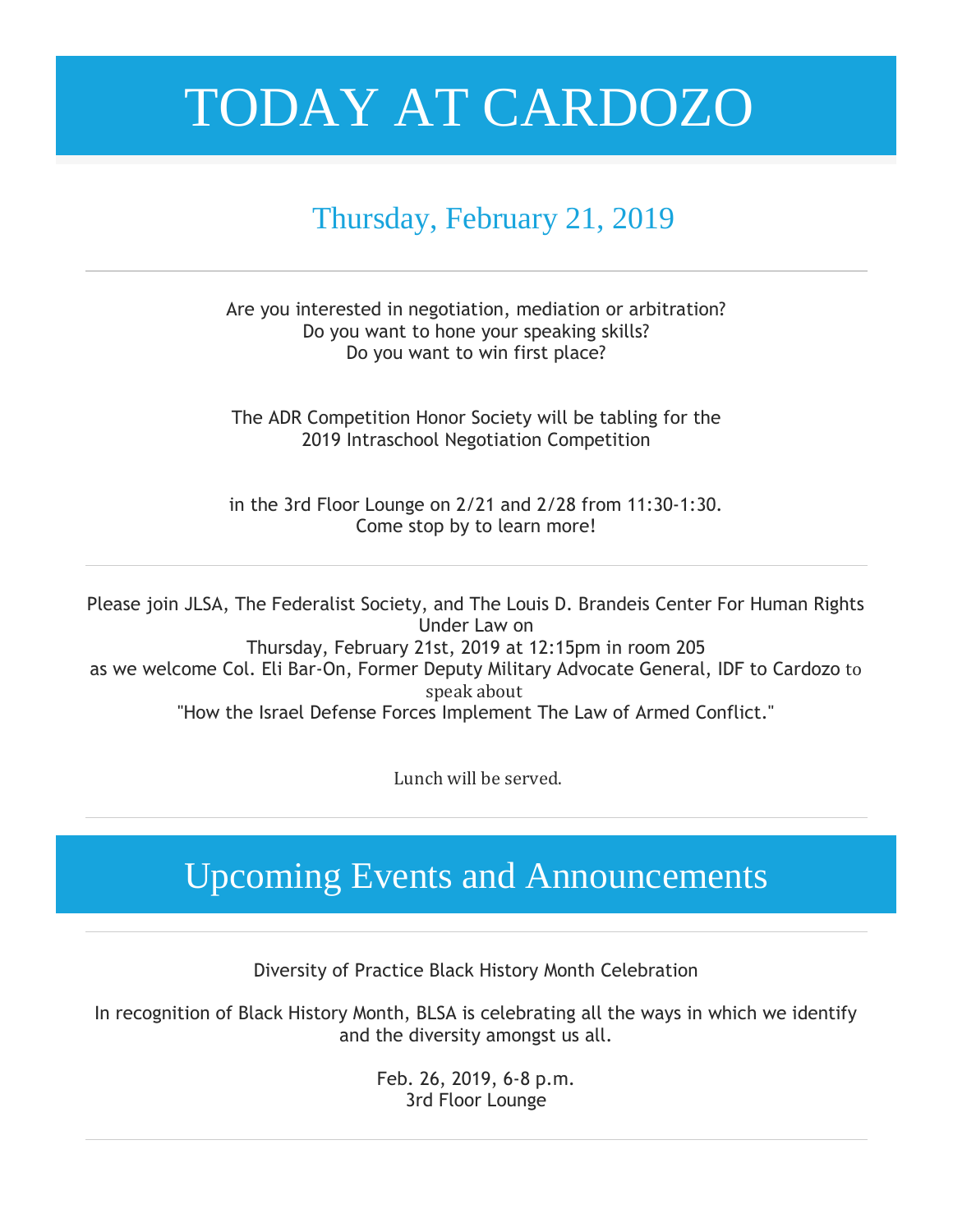### Join RELA (Real Estate Law Association) for: **A Discussion with Adam Leitman Bailey**

When: Monday, February 25th, 12-1pm Where: Room 303

What: A discussion on how to achieve success in the real estate field, how to be an effective summer associate (and how to land the job), and current issues & trends in the real estate market.

Mediterranean cuisine will be served. We hope to see you there!

### CARDOZO ART LAW SOCIETY

General Body Meeting Friday 2/22 at 1:30PM 5Sem

*CALS will be hosting the first general body meeting of the semester this Friday, February 22nd at 1:30PM in 5Sem. Come hear about upcoming programming happening this semester! Snacks will be provided.*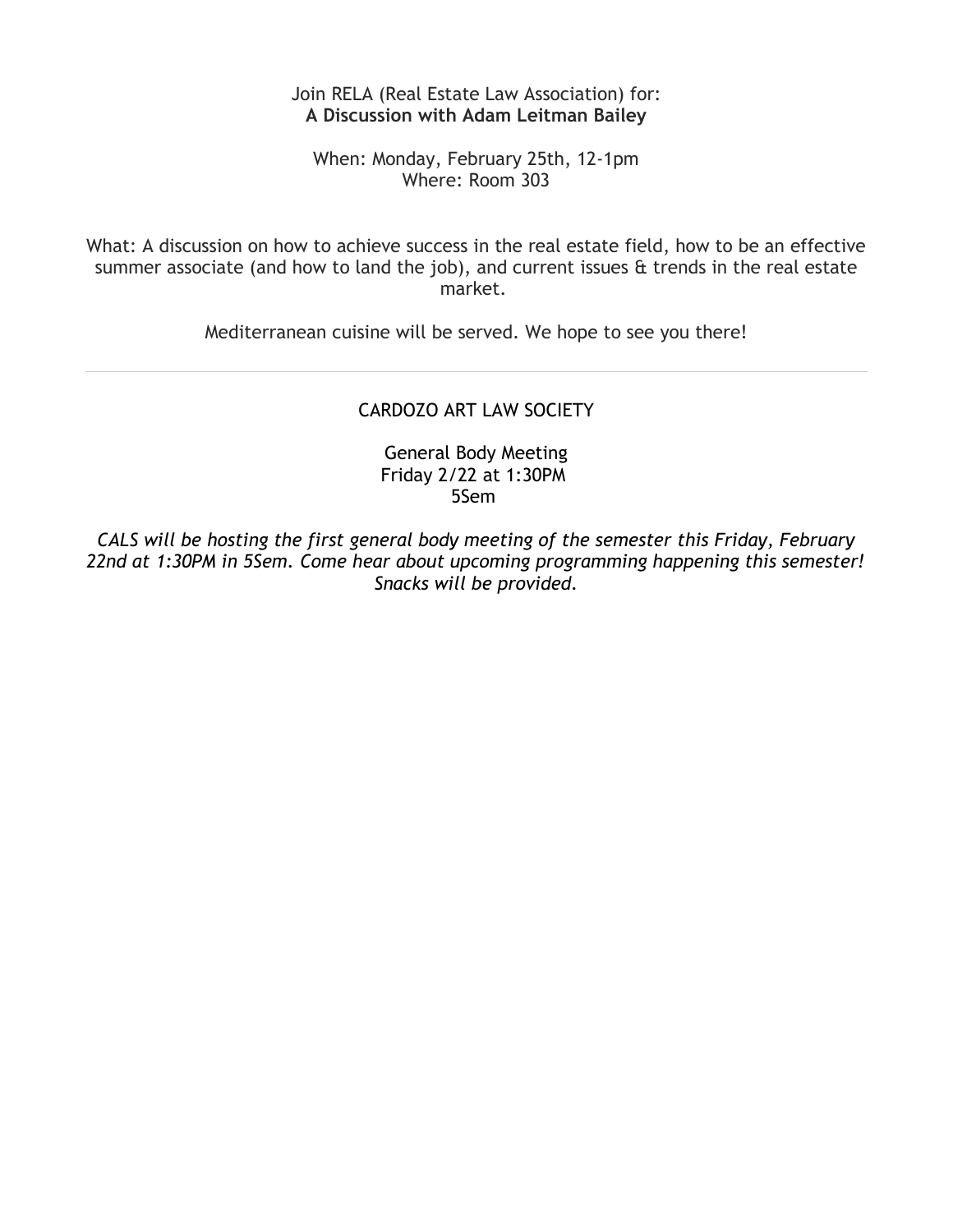## Friday, February 22, 2019

The Library will be closing at 4:00pm. The building closing time for today is 4:15pm.

Philosophy and Law Society General Body Meeting 2/22/19 -- 12pm-1pm 5sem Philosophy and Law Society

Come join the Philosophy and Law Society at 12pm in 5sem for some pizza and phi-LAW-sophical discussion! The prompt for today's meeting is as follows:

Imagine World War III has just ended, and mankind has miraculously not destroyed itself. The general consensus is that every treaty previously signed to stop armed conflicts was woefully ineffective, and that the best decision is to scrap every treaty governing armed conflict from the Kellogg-Briand pact up until the present day (including, notably, Art. 1 & 2 of the UN Charter). Leaders understand and accept this to mean that pre-World War II theories, such as the right of conquest and *uti possidetis* among others, are now legal.

Is this paradigm shift justifiable? On what theories do you base your conclusion?

Now assume that, as a result of World War III, a population of super intelligent robots have taken over a large portion of central Canada and have organized themselves into an entirely new country named Robotistan. These robots are androids programmed with an intelligence level equal to or higher than humans, but they do not have human emotions and production of new robots is industrialized. Does this change your analysis of the new status quo?

### CARDOZO ART LAW SOCIETY General Body Meeting Friday 2/22 at 1:30PM 5Sem

*CALS will be hosting the first general body meeting of the semester this Friday, February 22nd at 1:30PM in 5Sem. Come hear about upcoming programming happening this semester! Snacks will be provided.*